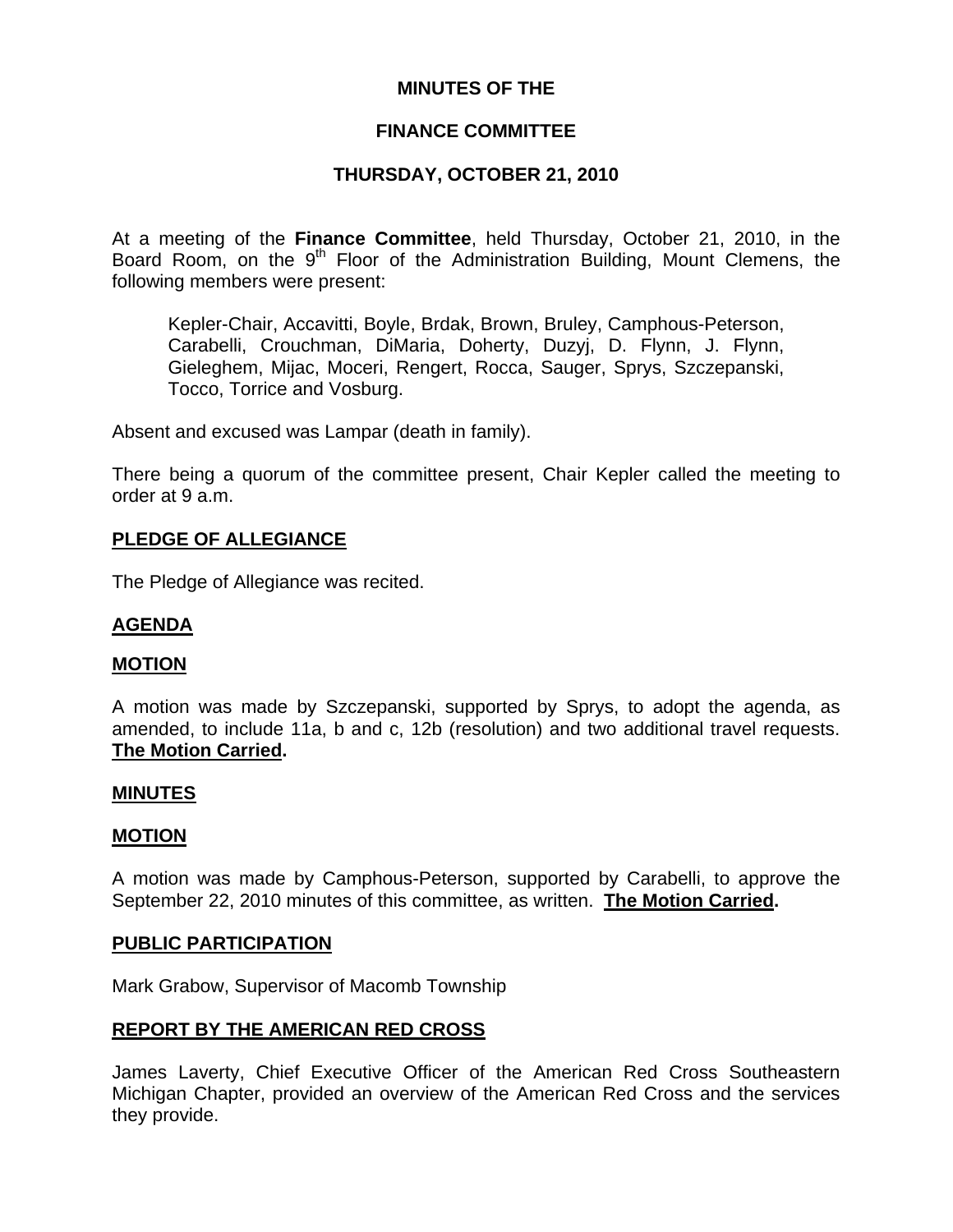# **LIST OF BILLS AS PREPARED BY THE FINANCE DEPARTMENT**

#### **COMMITTEE RECOMMENDATION – MOTION**

A MOTION WAS MADE BY DUZYJ, SUPPORTED BY J. FLYNN, TO RECOMMEND THAT THE BOARD OF COMMISSIONERS APPROVE THE MONTHLY BILLS AND AUTHORIZE PAYMENT; FURTHER, TO APPROVE THE PAYROLL IN THE AMOUNT OF \$9,608,508.31, WITH NECESSARY MODIFICATIONS TO THE APPROPRIATIONS. **THE MOTION CARRIED WITH TOCCO ABSTAINING FROM BILLS FOR FAULK AND TOCCO, TORRICE ABSTAINING FROM BILLS FOR TORRICE AND ZALEWSKI AND SPRYS ABSTAINING FROM BILLS FOR JEFFERY SPRYS.** 

#### **VEHICLE REQUEST FOR SHERIFF'S DEPARTMENT (REFERRED BACK FROM SEPTEMBER FULL BOARD MTG.)**

### **COMMITTEE RECOMMENDATION – MOTION**

A MOTION WAS MADE BY DOHERTY, SUPPORTED BY DUZYJ, TO RECOMMEND THAT THE BOARD OF COMMISSIONERS APPROVE THE PURCHASE OF A PATROL VEHICLE WITH POLICE PACKAGE AND ASSOCIATED EQUIPMENT FOR PATROL IN MACOMB TOWNSHIP; THIS VEHICLE WILL BE PURCHASED FROM FUNDS PROVIDED BY THE MACOMB TOWNSHIP CONTRACT AND THE PURCHASE PRICE WILL NOT EXCEED \$25,500. **THE MOTION CARRIED.** 

# **PRESENTATION BY EQUALIZATION DEPARTMENT ON COUNTY WIDE ASSESSING**

Steve Mellen gave an overview.

The following commissioners spoke: Rengert, Carabelli, Crouchman, Brown, DiMaria, Boyle and Sprys.

### **MOTION**

A motion was made by Camphous-Peterson, supported by Vosburg, to receive and file the presentation provided by Mr. Mellen. **The Motion Carried.** 

### **APPROVE "TEMPLATE" LOCATION AGREEMENT (APPROVED BY PED COMMITTEE ON 10-14-10)**

### **COMMITTEE RECOMMENDATION – MOTION**

A MOTION WAS MADE BY DOHERTY, SUPPORTED BY MOCERI, TO RECOMMEND THAT THE BOARD OF COMMISSIONERS APPROVE THE "TEMPLATE" LOCATION AGREEMENT WHICH IS TO BE USED WHEN FILMMAKERS WISH TO USE COUNTY FACILITIES AND PROPERTY AND AUTHORIZE THE BOARD CHAIR TO EXECUTE EACH CONTRACT, WHEN APPLICABLE.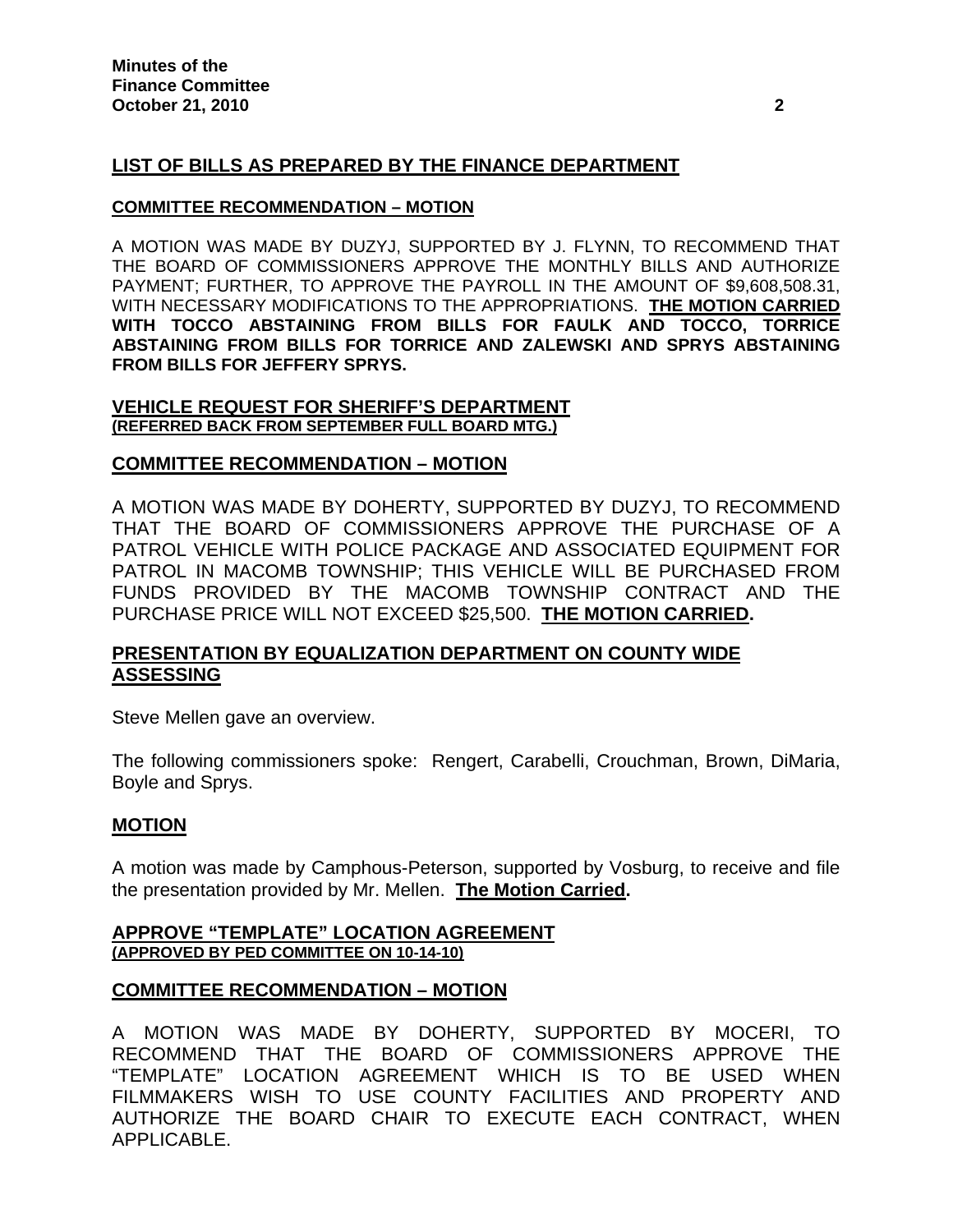The following commissioners spoke: Vosburg and Torrice.

Chair Kepler called for a vote on the motion and **THE MOTION CARRIED.** 

# **APPOINTMENT OF LAW FIRM**

### **MOTION**

A motion was made by Szczepanski, supported by Vosburg, to concur in the appointment of the law firm of Johnson, Rosati, LaBarge, Aseltyne & Field to represent the County defendants in the litigation entitled Christina Peltier v. Macomb County, et al. **The Motion Carried.** 

# **REQUEST FROM COURT HOUSE CAFÉ FOR RENT REDUCTION**

### **COMMITTEE RECOMMENDATION – MOTION**

A MOTION WAS MADE BY SZCZEPANSKI, SUPPORTED BY TORRICE, TO RECOMMEND THAT THE BOARD OF COMMISSIONERS APPROVE THE REQUEST BY COURT HOUSE CAFÉ FOR A RENT REDUCTION TO \$500 PER MONTH TOTAL

The following commissioners spoke: Crouchman, Bruley, Carabelli, Sauger, Szczepanski, Brdak, Sprys, Boyle, Torrice, Vosburg, Gieleghem, Camphous-Peterson and Doherty.

Commissioner Bruley offered a friendly amendment: TO APPROVE A RENT REDUCTION TO \$500 PER MONTH TOTAL FOR A PERIOD OF SIX MONTHS, BUT WITH THE CONDITION THAT THE MANAGER BE REQUIRED TO ATTEND THE BUSINESS CLASSES THAT ARE PROVIDED BY THE PLANNING, ECONOMIC DEVELOPMENT AND RESEARCH DEPARTMENT; ALSO, THAT THE KIOSK BE CLOSED IF MONEY IS BEING LOST; FURTHER, THAT THIS ISSUE BE BROUGHT BACK IN SIX MONTHS AND THAT A BUSINESS PLAN BE PROVIDED THAT WILL MAKE THE COURT HOUSE CAFÉ OPERATIONAL.

This was accepted by the maker and supporter.

Chair Kepler called for a vote on the motion, as amended, and **THE MOTION CARRIED WITH BROWN, CARABELLI, CROUCHMAN, DOHERTY, D. FLYNN, RENGERT, ROCCA AND VOSBURG VOTING "NO."**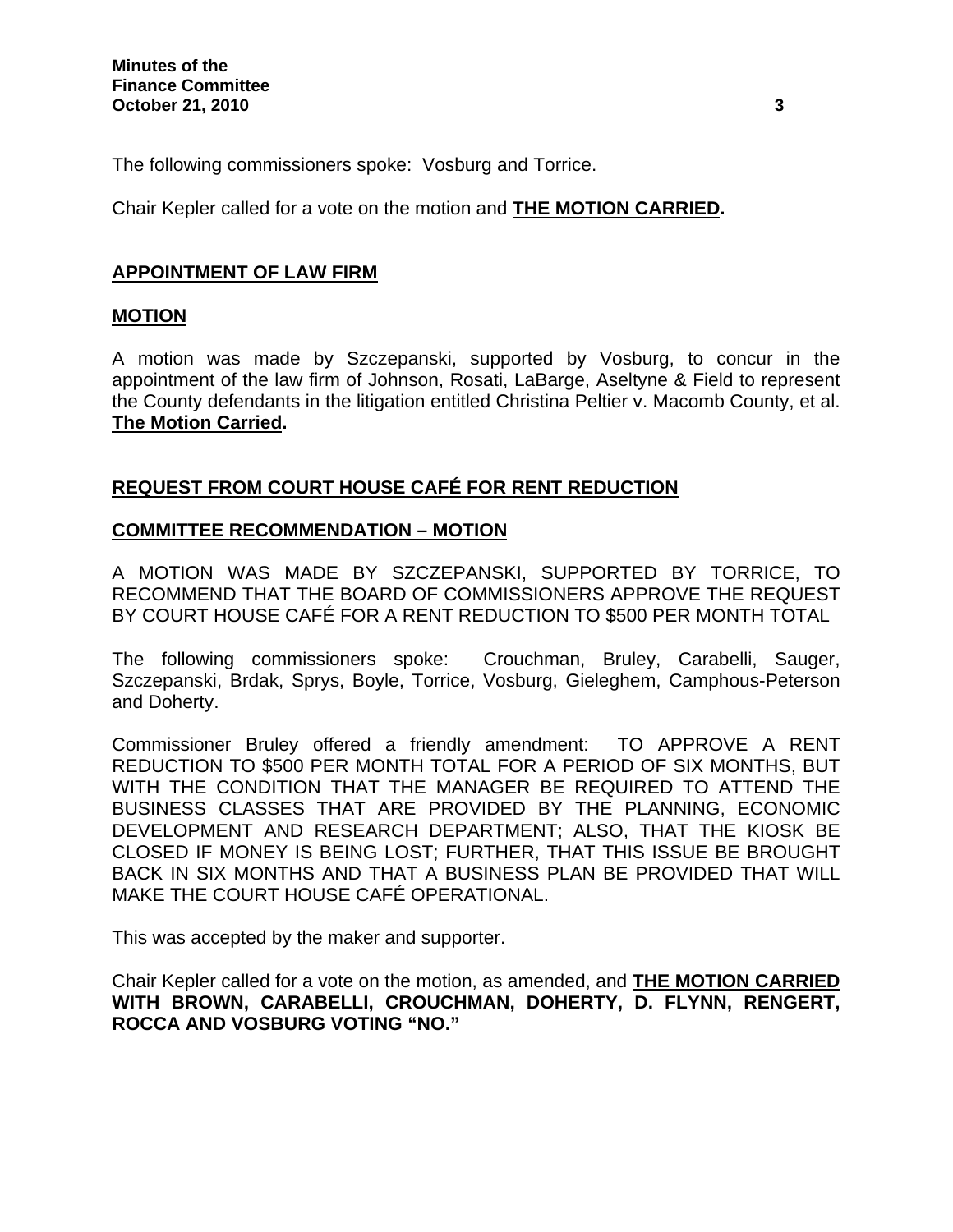### **RATIFICATION OF ONE-YEAR LABOR AGREEMENT WITH AMERICAN FEDERATION OF STATE, COUNTY AND MUNICIPAL EMPLOYEES (AFSCME) (WAIVED BY PERSONNEL COMMITTEE CHAIR)**

### **COMMITTEE RECOMMENDATION – MOTION**

A MOTION WAS MADE BY ACCAVITTI, SUPPORTED BY SZCZEPANSKI, TO RECOMMEND THAT THE BOARD OF COMMISSIONERS APPROVE RATIFICATION OF A ONE-YEAR LABOR AGREEMENT WITH THE AMERICAN FEDERATION OF STATE, COUNTY AND MUNICIPAL EMPLOYEES (AFSCME) FROM JANUARY 1, 2011 TO DECEMBER 31, 2011. **THE MOTION CARRIED WITH BROWN, CARABELLI, DOHERTY AND ROCCA VOTING "NO."** 

### **RATIFICATION OF ONE-YEAR LABOR AGREEMENT WITH THE MICHIGAN NURSES ASSOCIATION – UNIT I (WAIVED BY PERSONNEL COMMITTEE CHAIR)**

### **COMMITTEE RECOMMENDATION – MOTION**

A MOTION WAS MADE BY BRULEY, SUPPORTED BY SAUGER, TO RECOMMEND THAT THE BOARD OF COMMISSIONERS APPROVE RATIFICATION OF A ONE-YEAR LABOR AGREEMENT WITH THE MICHIGAN NURSES ASSOCIATION (MNA) UNIT I FROM JANUARY 1, 2011 TO DECEMBER 31, 2011.

The following commissioner spoke: Doherty.

Chair Kepler called for a vote on the motion and **THE MOTION CARRIED WITH BROWN, CARABELLI, DOHERTY, ROCCA AND VOSBURG VOTING "NO."** 

### **RESOLUTIONS**

### **COMMITTEE RECOMMENDATION – MOTION**

A MOTION WAS MADE BY MOCERI, SUPPORTED BY DOHERTY, TO RECOMMEND THAT THE BOARD OF COMMISSIONERS ADOPT THE FOLLOWING RESOLUTIONS:

COMMENDING ACCESS COMMUNITY HEALTH & RESEARCH CENTER OF MACOMB COUNTY ON THEIR GRAND OPENING IN STERLING HEIGHTS **(OFFERED BY D. FLYNN, MOCERI AND BRULEY)** AND

PROCLAIMING NOVEMBER AS PANCREATIC CANCER ACTION MONTH IN MACOMB COUNTY **(OFFERED BY BOARD CHAIR)**.

### **THE MOTION CARRIED.**